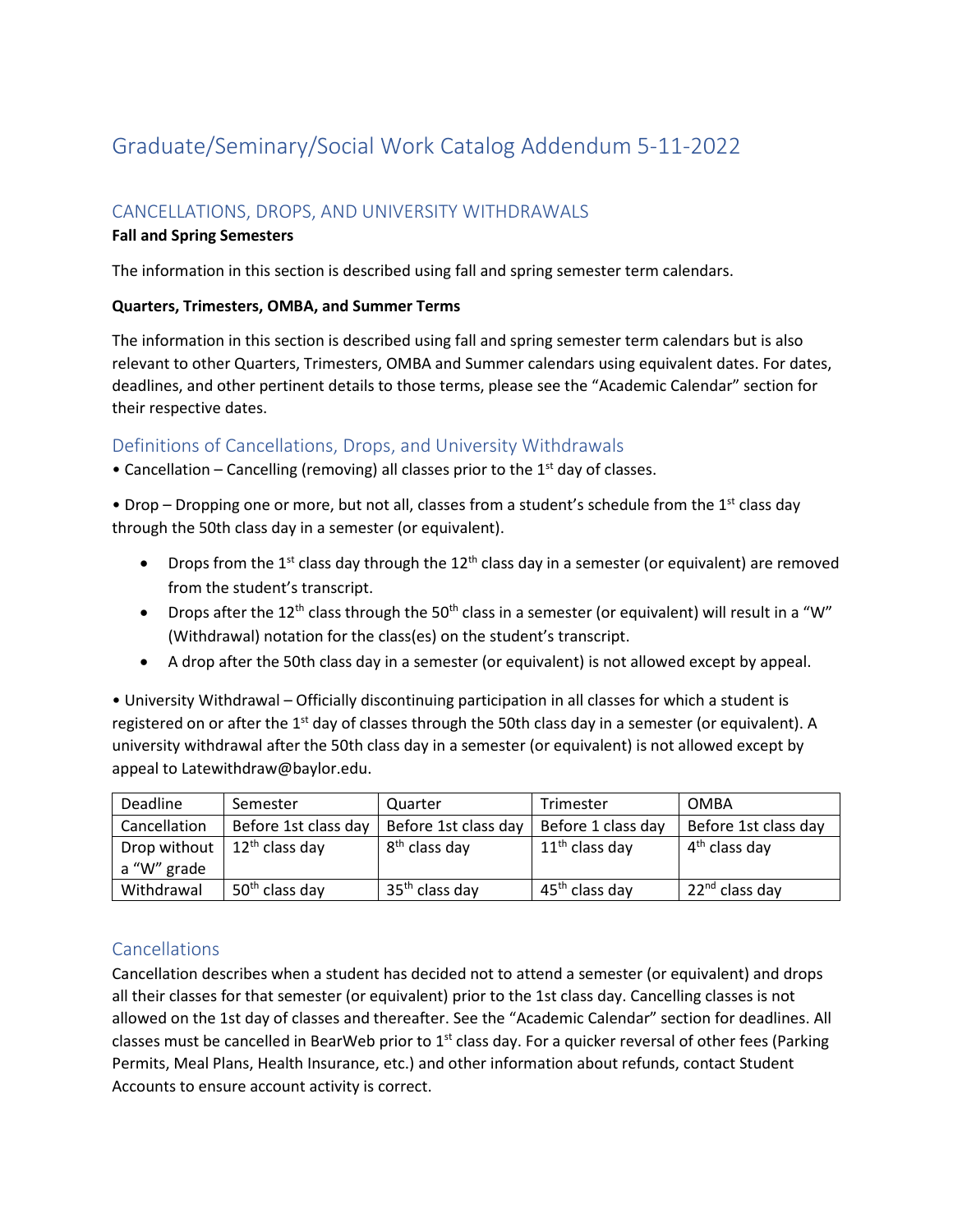#### *Academic Effects of Cancellations*

• Cancelled classes do not appear on the official academic transcript.

#### *Financial Effects of Cancellations*

- Requests for the cancellation of related fees and refunds must be made in writing by the student via email inquiry at [www.baylor.edu/sfs/contactus.](http://www.baylor.edu/sfs/contactus)
- Cancellation requests must be received prior to the 1<sup>st</sup> class day of the term. For cancellations, all tuition, fees, and meal plans will be refunded at 100 percent.

• Late cancellation requests received on the  $1<sup>st</sup>$  class day or after are subject to a late cancellation fee if non-attendance has been verified. (\$150 during first week and \$300 thereafter).

## Dropping Classes

Dropping one or more, but not all, classes from a student's schedule through the 50th class day of the semester (or equivalent). (To discontinue all classes from the term, see University Withdrawal.) See "Academic Calendar" for deadlines for all terms.

A student has the option to drop a class prior to or during a semester (or equivalent). Prior to dropping a class, a student should review "Before you Drop a Course"

[https://www.baylor.edu/university\\_advisement/index.php?id=869911.](https://www.baylor.edu/university_advisement/index.php?id=869911)

#### *Academic Effects of Drops*

• Through the 50th class day, drops can be processed in BearWeb. Beginning on the 13<sup>th</sup> class day of the semester (or equivalent), the student must obtain Advisor approval notation to drop in BearWeb.

• A drop through the 12th class day of the semester (or equivalent) results in the course being removed from the official academic transcript.

• After the 12th and through the 50th class day, a drop in one or more classes requires a professional advisor approval and results in a "W" notation on the official academic transcript. There are no drops after the 50th class day during the semesters (or equivalent) except by appeal to the student's academic dean.

• Failure to drop a class will result in the instructor posting the grade the student has earned at the end of the term (i.e., an "F").

• Prior to dropping a class, a student is expected to attend class regularly.

• A student dropping a nursing class for any reason will be dropped from all corequisite classes that are linked to the class.

#### *Financial Effects of Drops*

• Refunds for dropped classes (tuition and lab/course fees) during the semester (or equivalent) will be processed according to the following refund schedule: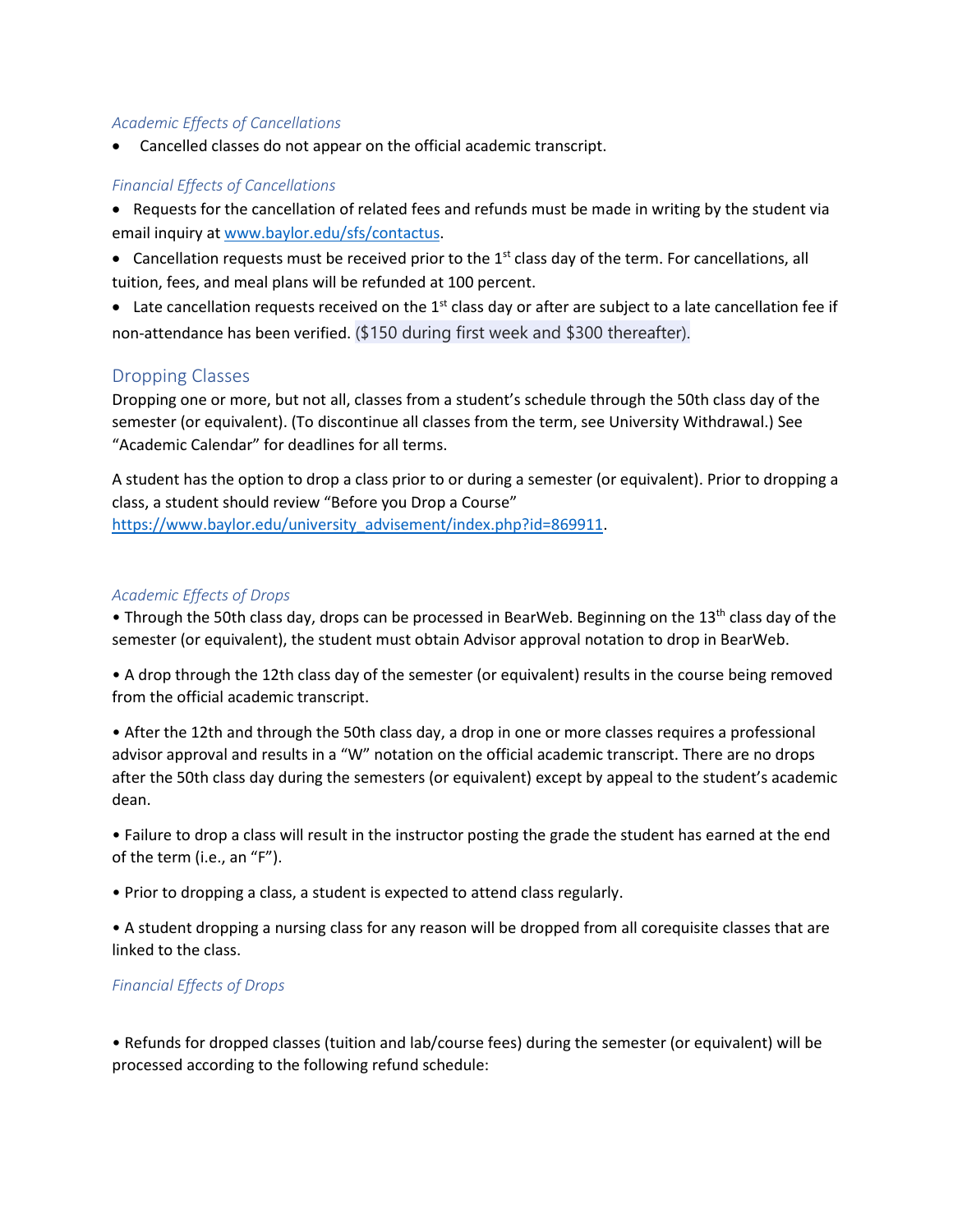|            | Semester                   | Quarter      | Trimester      | <b>OMBA</b>           | Full         | Summer                |
|------------|----------------------------|--------------|----------------|-----------------------|--------------|-----------------------|
|            |                            |              |                |                       | Summer       | 1&2                   |
| Prior to   | $5th$ class day -          | Week $1 -$   | Week 1-100%    | $1st$ class           | $3rd$ class  | $2nd$ class           |
| the end of | 100%                       | 100%         |                | day - 90%             | $day -$      | $day -$               |
|            |                            |              |                |                       | 100%         | 100%                  |
| Prior to   | $10th$ class day           | Week 2 - 50% | Week $2 - 50%$ | $2nd$ class           | $7th$ class  | 4 <sup>th</sup> class |
| the end of | $-75%$                     |              |                | $day - 70%$           | $day - 75%$  | $day -$               |
|            |                            |              |                |                       |              | 75%                   |
| Prior to   | $15th$ class day           | Week $3-0%$  | Week $3 - 0%$  | 3 <sup>rd</sup> class | $11th$ class | $6th$ class           |
| the end of | $-50%$                     |              |                | $day - 50%$           | $day - 50%$  | $day -$               |
|            |                            |              |                |                       |              | 50%                   |
| Prior to   | 20 <sup>th</sup> class day |              |                | $4th$ class           | $14th$ class | $7th$ class           |
| the end of | $-25%$                     |              |                | $day - 30%$           | $day - 25%$  | $day -$               |
|            |                            |              |                |                       |              | 25%                   |
| Prior to   | $21st$ class day           |              |                | 5 <sup>th</sup> class | $15th$ class | 8 <sup>th</sup> class |
| the end of | -0%                        |              |                | $day - 0%$            | $day - 0\%$  | $day - 0%$            |

An extensive refund schedule for all terms can be found a[t www.baylor.edu/sfs/droprefunds.](http://www.baylor.edu/sfs/droprefunds)

To determine how a refund is calculated, multiply the number of hours the student will drop by the applicable percentage rate above based on the day of the drop. This calculation will determine the number of hours to subtract from the number of enrolled hours. The student is financially liable for the remaining enrolled hours plus the determined percentage of dropped hours.

For example, if a student enrolled in 9 hours drops a 3-hour class prior to the 15th class day, multiply the 3 dropped hours by 50% (1.5 hours), subtract the 1.5 hours from the original 9 hours, and the student is left with 7.5 billable hours. If the student is enrolled in a graduate program that offers the flat-rate tuition plan, there will be no tuition adjustment unless the billable hours are reduced below 12 as a result of a dropped class.

Changes in the number of enrolled hours can affect financial aid eligibility. A student should contact the Financial Aid Office for information about how dropping a class might affect his or her financial aid award package.

# University Withdrawal

Officially discontinuing participation in all classes for which a student is registered on or after the  $1<sup>st</sup>$  day of classes through the 50th class day in a semester (or equivalent). A university withdrawal after the 50th class day in a semester (or equivalent) is not allowed. Beginning the 1st class day of each term, a student will not be able to drop all courses from their complete class schedule on BearWeb, but they will be able to submit [a University Withdrawal Form.](https://www.baylor.edu/successcenter/index.php?id=871527) The University reserves the right to withdraw the student for a term with an effective date matching the last known date that the student attended class upon confirmation by a student's instructors.

**\*\*\*Students considering withdrawal are encouraged to schedule a meeting with their advisor or program director to understand fully the implications prior to taking this action.\*\*\***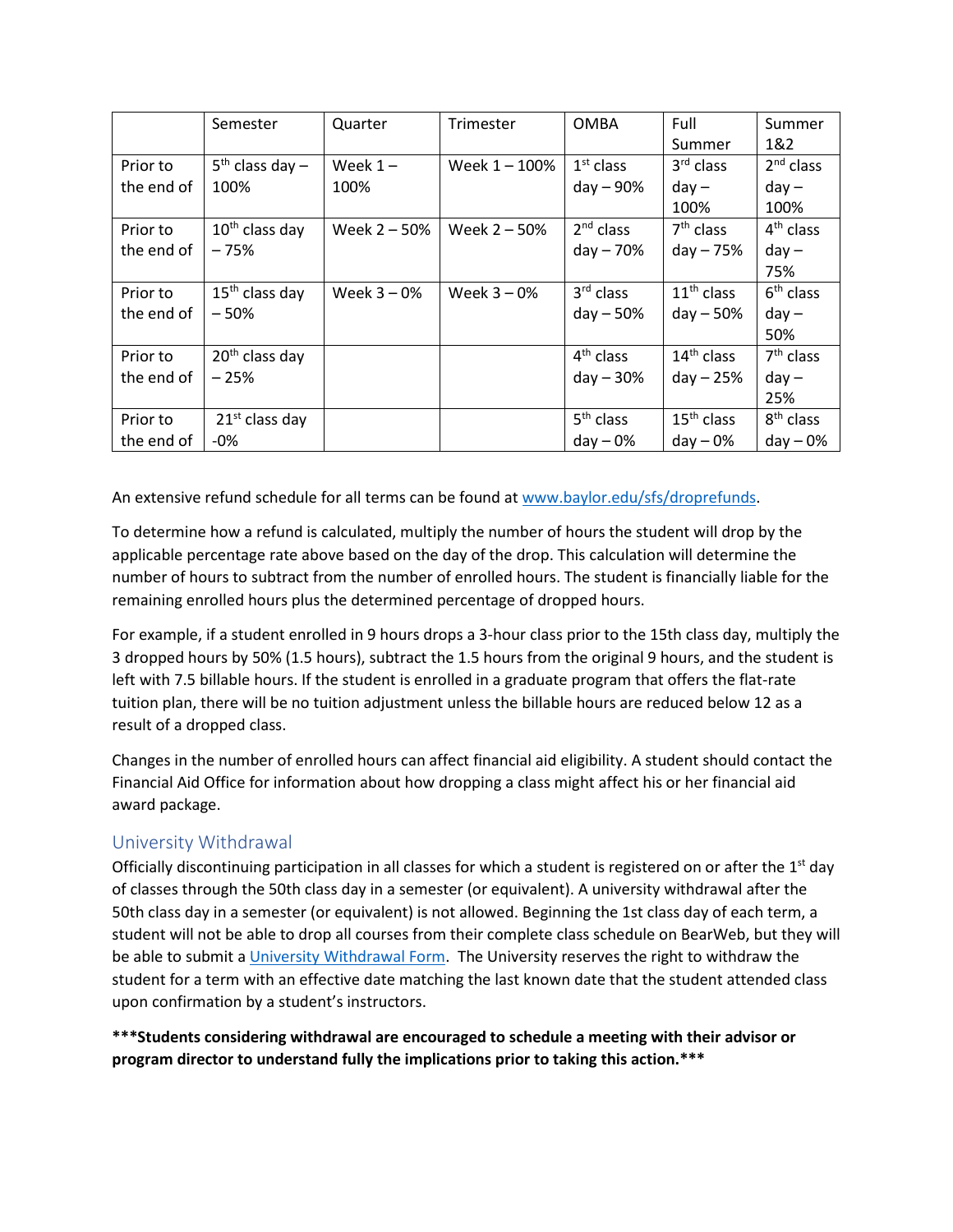To withdraw officially from the University, a student must submit the onlin[e University Withdrawal](https://www.baylor.edu/successcenter/index.php?id=871527)  [Form.](https://www.baylor.edu/successcenter/index.php?id=871527) Students who are unable to use the electronic form, by exception, can declare their intent to withdraw verbally by calling their designated official per the list below.

| Program                  | Designated Official                         |  |  |
|--------------------------|---------------------------------------------|--|--|
| Main Campus (Waco)       | Center for Academic Success and Engagement, |  |  |
|                          | (254) 710-8696                              |  |  |
| <b>EMBA</b>              | Center for Academic Success and Engagement, |  |  |
|                          | (254) 710-8696                              |  |  |
| <b>Online Programs</b>   | Center for Academic Success and Engagement, |  |  |
|                          | (254) 710-8696                              |  |  |
|                          |                                             |  |  |
| <b>Nursing in Dallas</b> | Center for Academic Success and Engagement, |  |  |
|                          | (254) 710-8696                              |  |  |
|                          |                                             |  |  |

A student who withdraws prior to the 12th class day in their first semester (or equivalent) at the University will be subject to readmission to the University for future semesters. Please contact your admissions office.

While Baylor University is not an attendance-taking institution, upon confirmation by a student's instructors of non-attendance, the University reserves the right to cancel or withdraw the student for that term with an effective date matching the last known date of academic attendance or engagement.

## *Withdrawal Conversation*

For students in online programs and in the Dallas nursing program, a withdrawal conversation is required immediately after submitting [a University Withdrawal Form.](https://www.baylor.edu/successcenter/index.php?id=871527)

| Program                   | <b>Exit Conversation</b> |
|---------------------------|--------------------------|
| <b>Online Programs</b>    | Required                 |
| <b>Nursing in Dallas</b>  | Required                 |
| Main Campus (Waco)        | Not Required             |
| <b>EMBA Austin/Dallas</b> | Not Required             |

#### *Academic Effects of University Withdrawal*

• The University Withdrawal effective date is established by the date on which a student submits the mandator[y University Withdrawal Form](https://www.baylor.edu/successcenter/index.php?id=871527) (or in exceptional cases verbally declares their official intent to withdraw to their designated official).

- For students on the Waco campuses, contact with the Center for Academic Success and Engagement can be initiated in person in the west basement of Sid Richardson during regular business hours, by telephone (254) 710-8696, or via email a[t case@baylor.edu.](mailto:Academic_Support@baylor.edu)
- For students in the online programs, contact your program director or advisor.
- For students in the Dallas nursing program, contact your associate dean.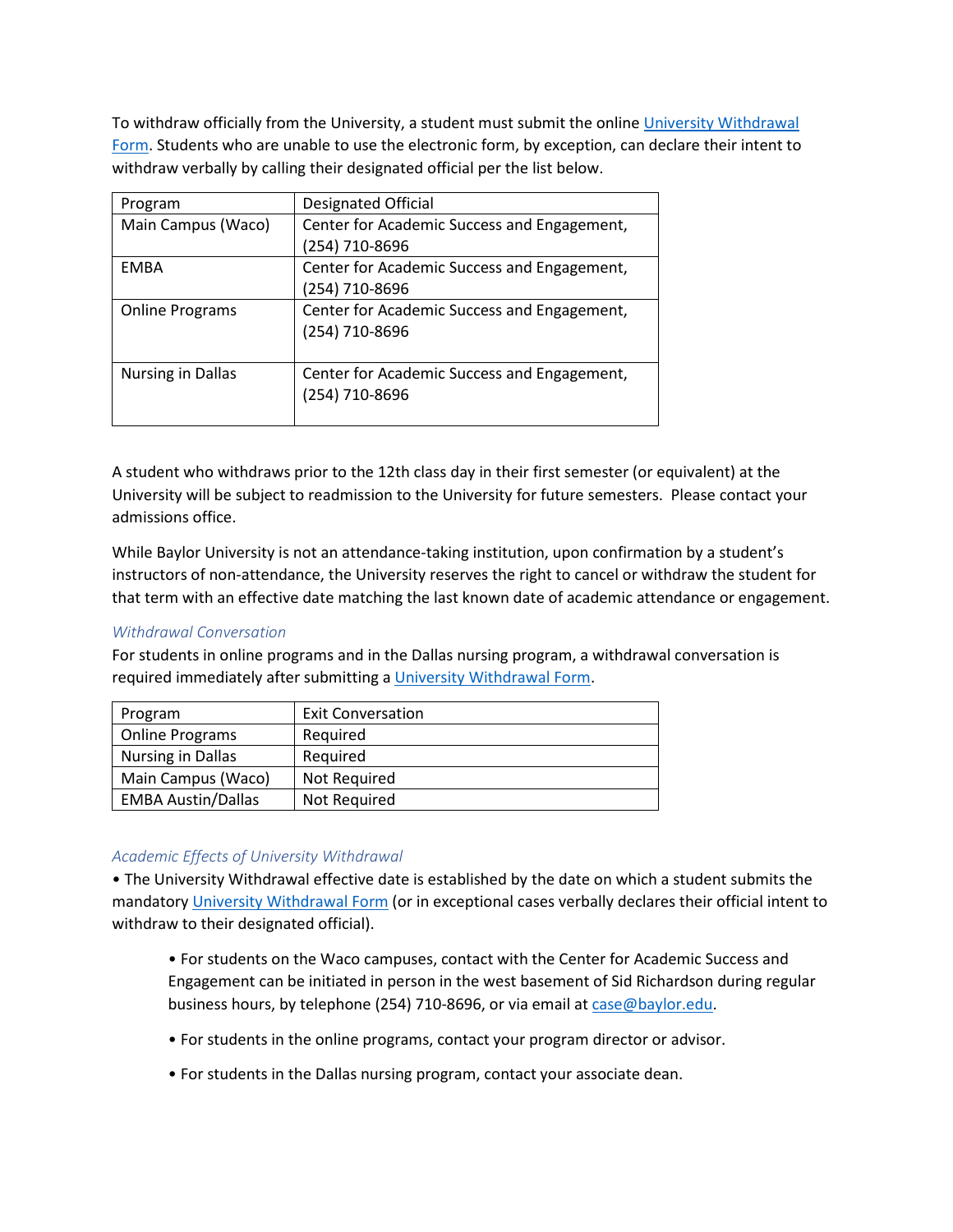• When a student withdraws from the University, the assigned "W" is based upon the effective date of the University Withdrawal. Please see the "Academic Calendar" section for the respective dates.

• The required [University Withdrawal Form](https://www.baylor.edu/case/index.php?id=978705) and additional information is available online at [www.baylor.edu/case](http://www.baylor.edu/case) under Student Resources: University Withdrawal.

• Any other procedure will lead to failure in all classes for which the student is registered. Under no circumstances does notification to instructors or dropping classes constitute an official University Withdrawal.

## *Financial Effects of University Withdrawal*

• If the student fails to contact their designated official listed above and simply stops attending, then the following policies apply:

- Tuition, fees, meal plans, and other applicable charges will not be adjusted on the student's account.
- Financial aid credits, however, may be reversed as required by federal regulations.

• Refunds of tuition, fees, or other charges are applied to any outstanding balance owed to the University.

• Any credit balance remaining after all processing is complete will be sent by direct deposit (if bank account is designated in BearWeb) or mailed to the student at his/her home address listed in BearWeb.

• Refunds of tuition and required fees (Chapel Fee, Laboratory/Course Fees, Administrative Fee and Applied Music Fee) are based on the effective University Withdrawal date and are prorated on a per diem scale based on the total number of calendar days in that payment period.

• There are no refunds for University Withdrawals that occur after 60 percent of the payment period has passed. A payment period is defined as the total number of calendar days in the semester (from the published 1st class day through the published last day of finals) excluding the five-calendar day Thanksgiving break and the nine-calendar day spring break.

• To obtain a calendar schedule of refund percentages, please visit the Student Financial Services website at www.baylor.edu/sfs, email the Student Accounts Office, or call (254) 710-2311.

• Unless specifically noted, other fees are considered non-refundable.

• Unused Dining Dollars are refunded upon University Withdrawal.

• Meal plan refunds are calculated pro rata based on the University Withdrawal effective date. An administrative charge equal to one week of the meal charge for the student's respective meal plan will be assessed.

• A student receiving scholarships or other financial aid should contact a financial aid counselor to discuss the financial implications of a University Withdrawal.

• Financial aid recipients are not eligible for a refund until all of the financial aid programs are reimbursed in accordance with federal, state, and University requirements. To obtain information about the return of financial aid funds, contact the Student Financial Aid office at (254) 710-2611 or email FinancialAid@baylor.edu. Additional contact information is available online at [www.baylor.edu/sfs.](http://www.baylor.edu/sfs)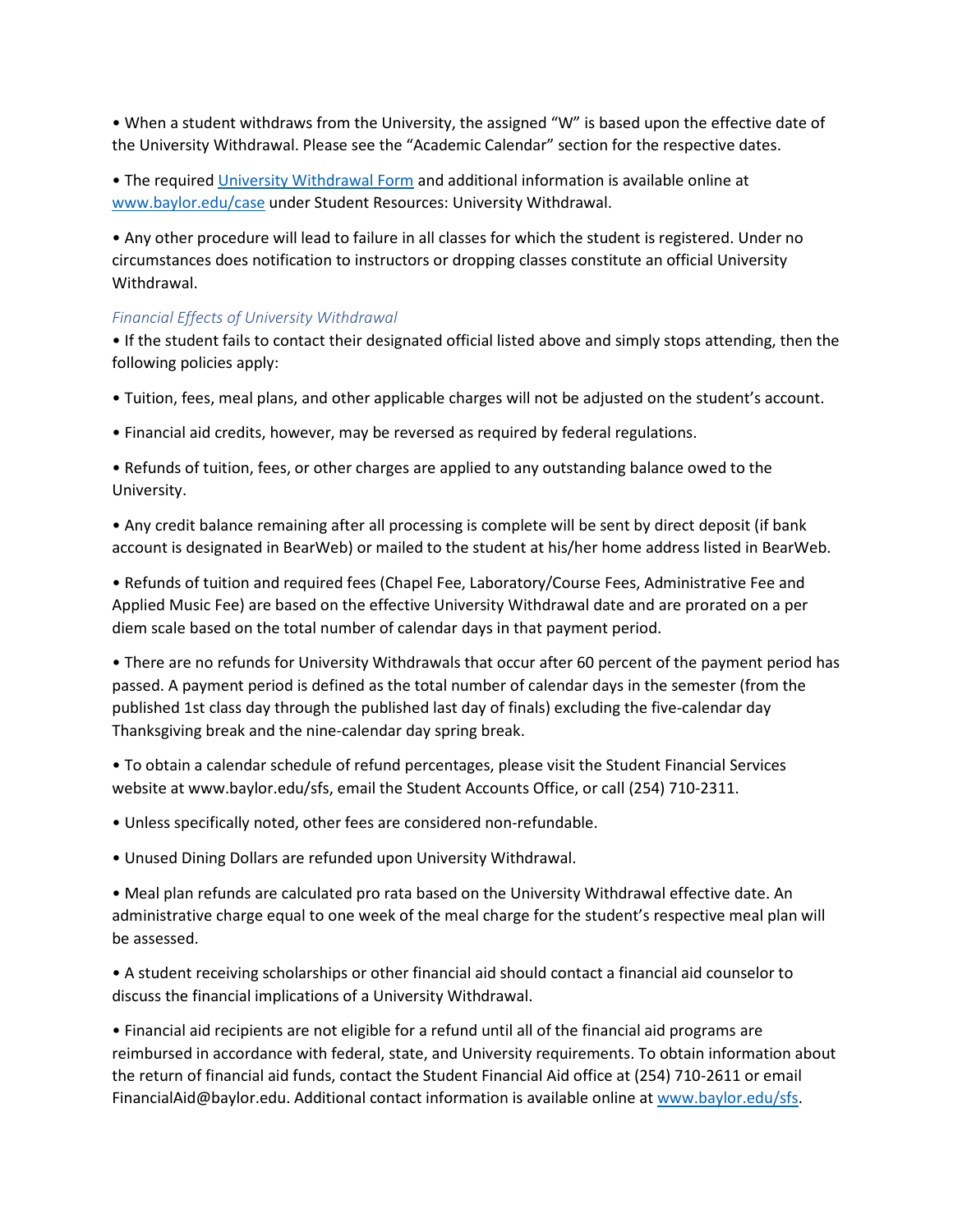• A student residing in campus housing must contact the Campus Living & Learning office to obtain information about any applicable housing adjustments and penalties. Campus Living & Learning can be reached at Living@baylor.edu or by calling (254) 710-3642. Additional information is available online at www.baylor.edu/cll. A student must follow the proper check-out procedure outlined in the Guide to Community Living and must vacate campus housing within 48 hours of the University Withdrawal effective date.

# APPEALS FOR EXCEPTION TO UNIVERSITY WITHDRAWAL AND RETURN POLICY

Students are not permitted to withdraw after the 50th class day of the semester or the last day for a University Withdrawal in any other term. It is critical that students follow these deadlines. Exceptions to this policy may be granted when extraordinary circumstances (e.g., medical or health emergencies) have impacted academic performance, have limited the ability to submit a timely withdrawal request, or make recording a grade of "Incomplete" inappropriate. Consideration of a subsequent appeal for exception to this policy, regardless of the outcome of the first, would be extraordinarily unlikely. Further information about requesting this exception may be found at[: www.baylor.edu/case.](http://www.baylor.edu/case)

To reactivate for a future term, prior to registration, please contact your program director.

# NO CHANGES TO THE FOLLOWING THREE SECTIONS:

## Academic Non-Engagement

Policy

• While Baylor University is not an attendance- taking institution, upon confirmation by a student's instructors of non-attendance, the University reserves the right to cancel or withdraw the student for that term with an effective date matching the last known date of academic attendance or engagement.

## Procedure

- If the Office of the Registrar is made aware of concern that a student has either ceased or never began academic attendance for classes in a given term, and the student has failed to adjust his or her class schedule accordingly, the University may contact the student's other instructors to confirm the student's academic attendance across all registered classes.
- The University will make reasonable efforts to contact the student regarding their academic attendance.
- Upon confirmation that a student has ceased attending, or never attended, classes for a term, and if the student fails to withdraw from the University or make appropriate schedule adjustments, the University reserves the right to cancel or withdraw the student for that term with an effective date matching the last known date of academic attendance or engagement.
- Particular attention will be paid to this for students who never attended based on instructor verification of class rosters. Efforts will be made to cancel these students' schedules by the term census date.
- The University will notify the student in writing if he or she is withdrawn for the term.
- Potential Impacts
	- The student will need to complete all appropriate steps in order to return to the University for a subsequent term.
	- Financial aid will be returned in accordance with any federal, state and institutional regulation and/or policy; withdrawal calculations will use the last known date of academic attendance.